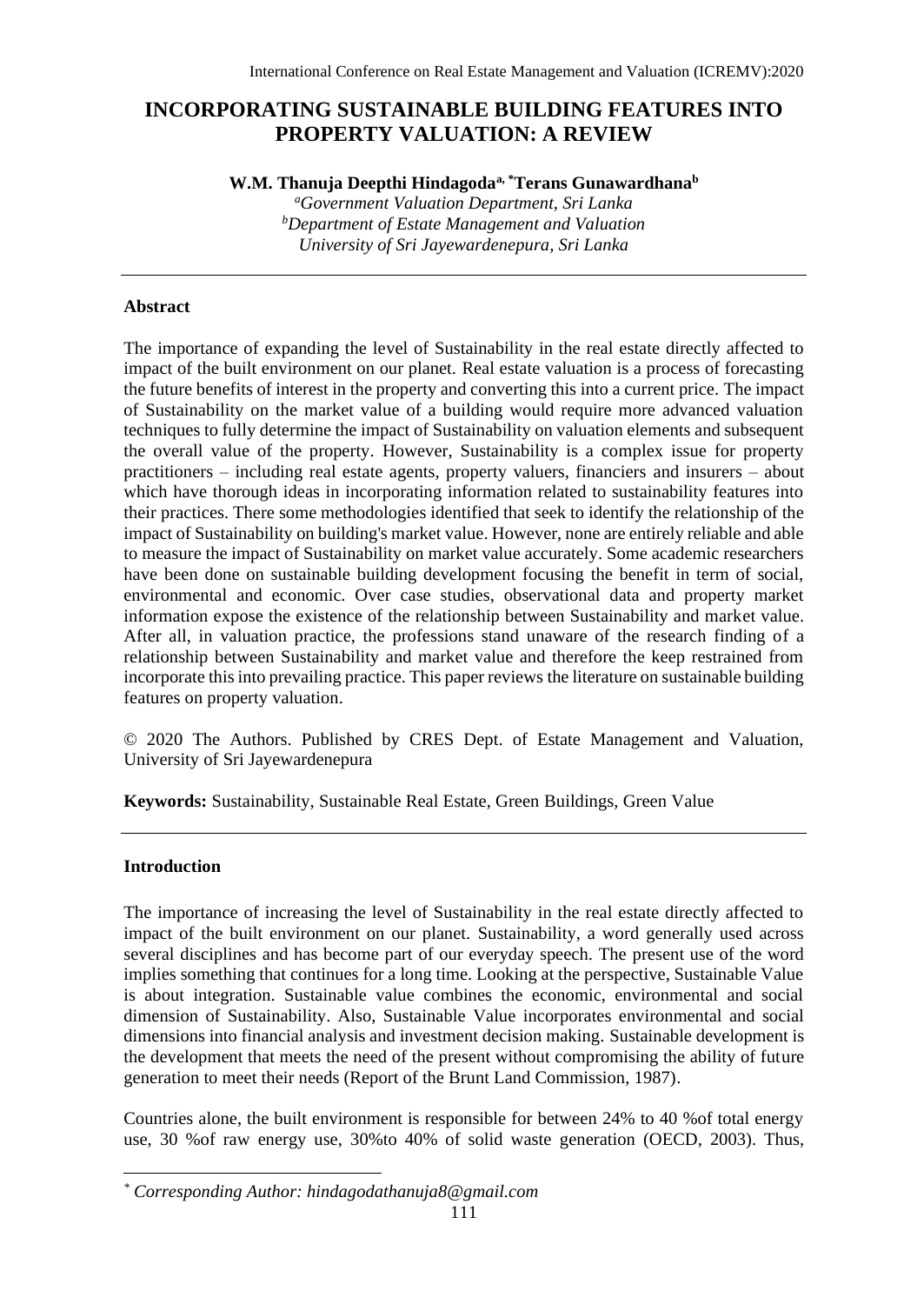property and construction have a substantial single share in global environmental degradation and impairment of human well-being. Unfortunately, actors within the property market, including real estate valuers and analysts, are slowest in responding to challenges imposed by sustainable development (Lorenz, 2006)It is argued that advancement in attaining more sustainable development in property and construction largely relay on signs of progress in consolidating sustainability issues into property valuation theory and practice (Lorenz D. P., 2008)Unless and until valuers began to reflect and account for sustainability features in the values of property, investors may not be motivated to incorporate sustainability features into property development. Appropriate pricing of externalities will have an impact on both people's behaviour and the advancement of the environment (Pearse, 2005).

As the assessors and advisors of market value, Valuers role within real estate markets are being consulted as to their opinions, judgment, and assumptions about the effect of Sustainability on market value. Professions have already gradually realized that sustainable development is not only a vital issue for their work, but also play an essential role in the relationship between professions and society. This is particularly the case in the built environment, where buildings could affect social, economic and environmental aspects significantly. For instance, buildings are the main emitters of carbon, which is the main reason for global warming. If the energy used during construction, occupying and operating are combined, then it accounts for 50% of the carbon emission in the UK (Building Research Establishment, 2003). This is also the case at the global level, which built environment contributes to the environmental damage. Not surprisingly, many professions have taken initiatives to achieve sustainable development (SD), and ultimately, the goal of Sustainability. For example, the Engineering Council UK put Sustainability in their regulations in 2004 that all chartered members need to demonstrate their commitment and practice to sustainable development (Institution of Civil Engineers, 2002; Royal Academy of Engineering, 2005), and Royal Institution of Chartered Surveyors(RICS), with 130,000 members worldwide, introduced Sustainability as a mandatory requirement for membership (Royal Institution of Chartered Surveyors, 2007a).The topic of Sustainability also has its impact in the real estate industry and inspire the professions to carry out scientific researches intensively.

Furthermore, Royal Institution Chartered Surveyor (ROYAL INSTITUTE OF CHARTED SURVEYORS ) introduced 'green value' concept demonstrating whether sustainable development creates money or not (RICS, 2005).

#### **Sustainable Real Estate Development**

In recent years the acknowledgement of our impact upon the earth and consequent effects for the future has become a primary issue in all industries, commonly referred to as 'climate change'. In the property industry, this has led to the development and promotion of sustainable buildings. Sustainable buildings are claimed to reduce the impact upon the environment, although not just during the construction phase but also throughout the life of the building up to and including disposal. The real estate industry is a significant source of adverse environmental impacts contributing significantly to raw material depletion, harmful gas emissions, solid waste generation and energy use (Lorenz., 2006)The peculiar nature of properties and the impact of their construction on the environment suggest that Sustainability should be a significant priority for policymakers and investors in the real estate sector.

In most countries, land accounts for between half and three-quarters of national wealth. The property provides space for living and recreation. Production and other economic activities also take place on real property. The property also constitutes a significant part of assets value in companies' balance sheets and is extensively used as collateral for corporate debt. Property is the most prevalent form of asset held by corporate bodies and individual investors. The place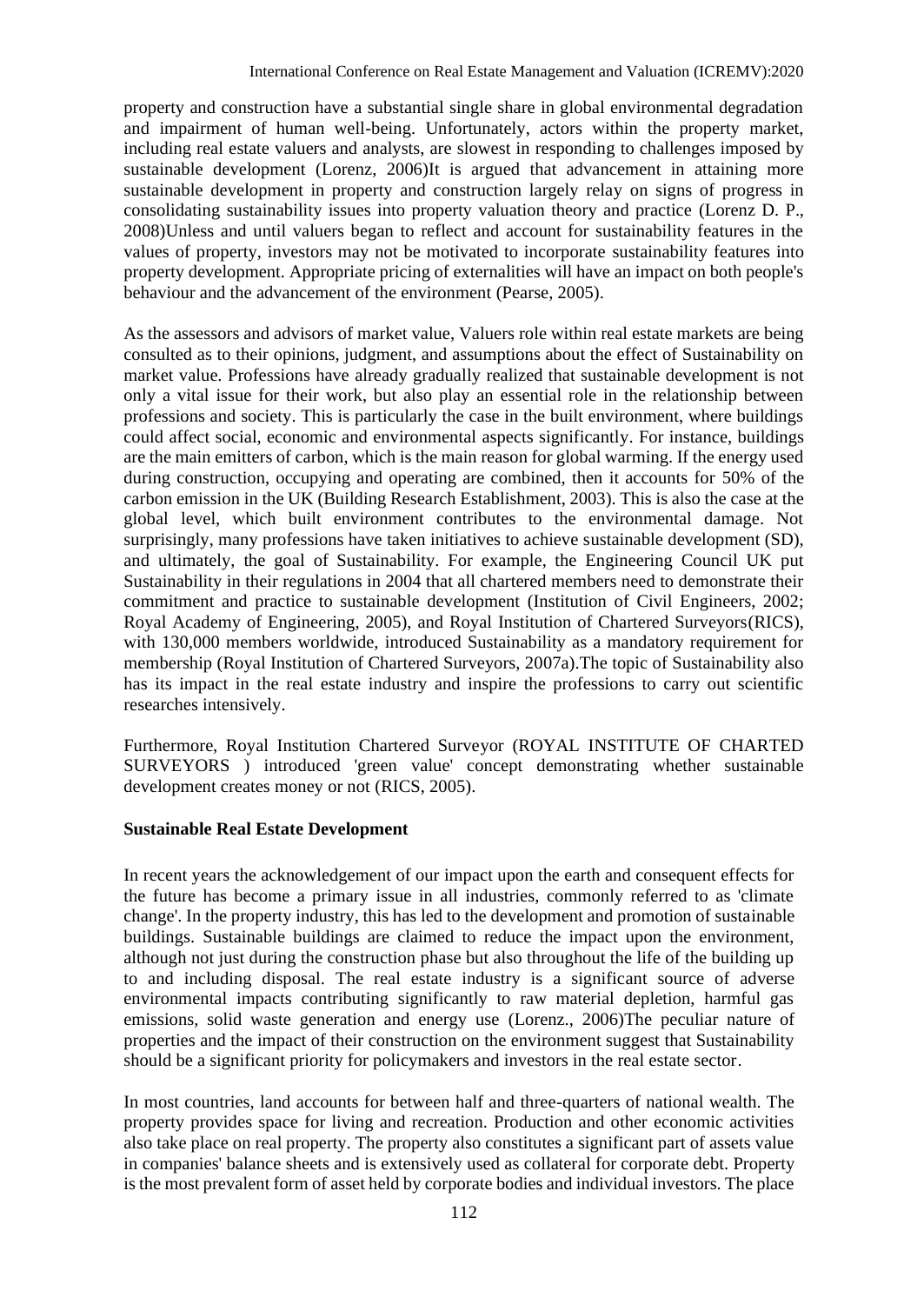of real property in the economic growth and overall well-being of any nation cannot, therefore, be overemphasized. This, however, comes at a cost. Properties are not known to be socially and environmentally benign commodities (Lorenz, 2006). The real estate industry is a significant source of adverse environmental impacts contributing significantly to raw material depletion, harmful gas emissions, solid waste generation and energy use (Addae-Dapaah, 2009; Lorenz., 2006).

Sustainability has many definitions and explanations, a widely accepted definition of sustainable development is ' 'development that meets the needs of the present without compromising the ability of future generations to meet their own needs." from the (Report of the Brunt Land Commission, 1987).The original intent of sustainable development included concerns of social equity between generations, basic global living standards, non-exploitation of others, and reducing the rate of consumption of non-renewable resources. "The principle of Sustainability seeks to balance economic, environmental and social objectives, at global, national and local levels, in order to meet the needs of today, without compromising the ability of future generations to meet their needs: According to Royal Institution of Chartered Surveyors (RICS, Green Value – Green Buildings, Growing Assets, 2005). Their focus is about leaving the world a better place than we found it and about securing our long-term future, by following the four central tenets of sustainable development:

- 1. Protection of the environment;
- 2. Prudent use of scarce resources;
- 3. Promotion of access to services for the benefit of all; and
- 4. Production of a healthy local economy, including high levels of employment

According to their aspects, increasingly, clients are requesting improved sustainability performance from their buildings, over and above the regulatory requirements arising from changes in the Building Regulations. Methodologies such as BREEAM (Building Research Establishment Environmental Assessment Method) and LEED (Leadership in Energy and Environmental Design) are often used as the tools for achieving these improvements. However, these tools are mostly environmentally biased, and the broader social and economic dimension of Sustainability must also be considered. They strongly recommend that these issues are considered holistically at an early stage in estate management and project inception and taken forward in an integrated manner.

Sustainable development, according to World Commission on Environment and Development, refers to development that meets the need of the present without compromising the ability of future generation to meet their own needs (Report of the Brunt Land Commission, 1987). Within efforts undertaken by the global community to achieve more sustainable development, probably no sector has a more significant potential role as property and construction (Lorenz, 2006). For instance, in the Organization for Economic Cooperation and Development (OECD) countries alone, the built environment is responsible for between 24 to 40 % of total energy use, 30 %of raw energy use, 30 to 40 % of solid waste generation (OECD, 2003)Property and construction, therefore, has the most significant single share in global environmental degradation and impairment of human well-being. Regretfully, actors within the property market, including real estate valuers and analysts, are slowest in responding to challenges imposed by sustainable development (Lorenz, 2006).

#### **Problems Associated with Valuing Sustainable Buildings/Green Buildings**

Numerous previous literature interprets and reviews about the role of the valuer in estimating the green property in the real estate industry. But, valuer still fails to consider green or environmental performance in valuation practice (Bullier et al., 2011). (Warren-Myers G. , 2012), argues that valuers are acknowledging Sustainability in their practice; they may be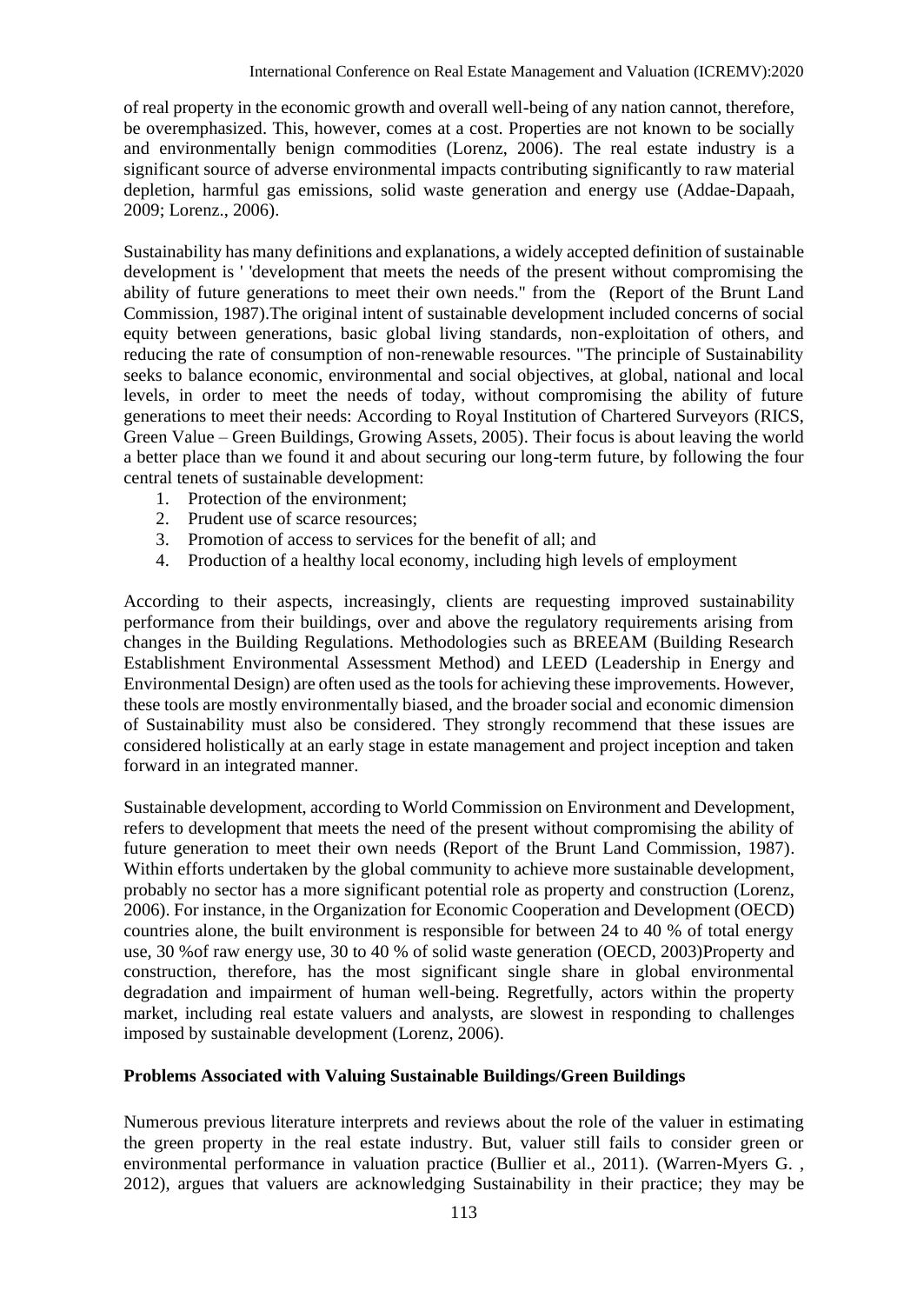forbidden further investment in Sustainability due to misleading assessments of Sustainability in valuations. Others, review highlights on the issue of short of evidence, and the suitability of current research into Sustainability and value to the valuation profession in providing direction and instructions in valuing real estate incorporating Sustainability (Babawale, 2011; Warren-Myers G. , 2012)(Warren-Myers, 2012)(Jasimin &Mohd Ali, 2015)(Sabu et al., 2016). Lack of data makes it integrally crucial for valuers to assess the value of sustainable buildings through current valuation approach and restrict the modification into it (Warren-Myers G. , 2012)(Huttler et al., 2011). The problems relating to the valuer integrating green into valuation are summarizing in Table 0-1.

| N <sub>0</sub> | <b>Author</b>                      | Title                                                                                                | <b>Method</b>                     | <b>Results found</b>                                                                                                                                                                                                                                            |
|----------------|------------------------------------|------------------------------------------------------------------------------------------------------|-----------------------------------|-----------------------------------------------------------------------------------------------------------------------------------------------------------------------------------------------------------------------------------------------------------------|
| 1              | (Sabu et al.,<br>2016)             | Valuer'<br>S<br>Perspective<br>on<br>The<br>Implementation<br>of Green Building<br>Development       | Questionnaire<br>e survey         | Selected<br>factors<br>sated<br>by<br>Malaysian valuer<br>are<br>green<br>knowledge and awareness, the<br>empirical data and information<br>on the return and benefit of<br>green should be acknowledged.                                                       |
| $\overline{2}$ | $(Jasimin\&$<br>Mohd Ali,<br>2015) | Valuation<br>of<br>green office<br>building:<br>A<br>preliminary<br>study<br>of<br>Malaysian insight | Questionnaire<br>e survey         | Singapore valuers and industry<br>player need to raise awareness<br>and training to transfer the<br>knowledge to realize<br>sustainability<br>and<br>their<br>economic<br>and environmental<br>performance                                                      |
| 3              | (Elaine Ng,<br>2013)               | Impact of green<br>buildings<br>on the value of<br>property                                          | Online<br>survey                  | Australian valuers are endorse<br>sustainability in their practice,<br>but<br>perhaps<br>inaccurate<br><sub>or</sub><br>misjudged<br>of<br>assessments<br>Sustainability in valuations due<br>to their lack of understanding of<br>Sustainability.              |
| 4              | (Warren<br>Myers,<br>2013)         | Is the valuer the<br>barrier<br>to<br>identifying<br>the<br>value of<br>Sustainability?              | Online<br>survey                  | Australian<br>valuers<br>are<br>acknowledging<br>Sustainability in their practice,<br>but<br>maybe<br>inaccurate<br><sub>or</sub><br>misjudged<br>of<br>assessments<br>sustainability in valuations due<br>to their limited understanding of<br>Sustainability. |
| 5              | (Nurick et.<br>al, 2013)           | Incorporating<br><b>GBFIs</b><br>into<br>Commercial<br>property valuation                            | Interview and<br>online<br>survey | African<br>South<br>valuer<br>acknowledge<br>the<br><b>GBFIs</b><br>incorporating in valuation, but<br>they have limited knowledge<br>and experience                                                                                                            |
| 6              | (Pengfei,<br>2011)                 | How<br>to<br>effectively<br>integrate<br>Sustainability into<br>property valuation                   | Questionnaire<br>E survey         | Swedish valuer has considered<br>green feature<br>the<br>into<br>the<br>valuation process<br>since<br>two<br>years ago                                                                                                                                          |

## **Table 1: Problems Integrating Green into Valuation**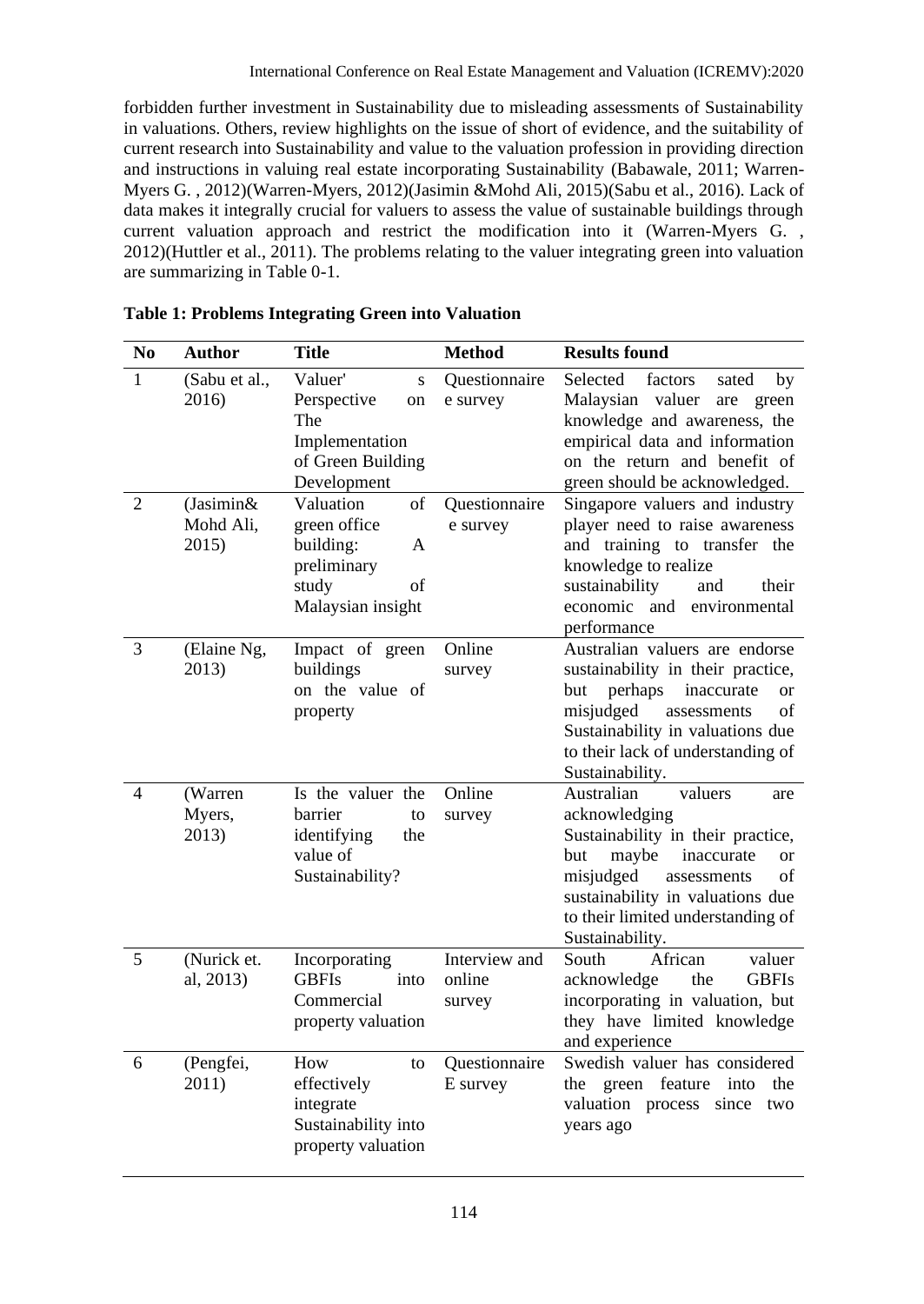International Conference on Real Estate Management and Valuation (ICREMV):2020

| $\overline{7}$ | (Warren-<br>Myers,<br>2011)                                             | Sustainability<br>$\overline{\phantom{m}}$<br>crucial<br>the<br>challenge for the<br>valuation<br>profession                                       | Questionnaire<br>E survey                                         | Australia and New Zealand<br>Senior valuer have<br>a better<br>understanding of sustainability<br>compare to the young valuer<br>need to combine curriculum on<br>Sustainability.                                      |
|----------------|-------------------------------------------------------------------------|----------------------------------------------------------------------------------------------------------------------------------------------------|-------------------------------------------------------------------|------------------------------------------------------------------------------------------------------------------------------------------------------------------------------------------------------------------------|
| 8              | (Babawale&<br>Oyalowoi,<br>2011)                                        | Incorporating<br>Sustainability into<br>real<br>estate<br>valuation:<br>the<br>perception<br>of<br>Nigerian valuers                                | Questionnaire<br>E survey                                         | Nigeria valuers should develop<br>more<br>knowledge<br>their<br><sub>on</sub><br>Sustainability because they are<br>principles<br>driver<br>the<br>in<br>sustainable development                                       |
| 9              | (Huttler et.<br>al, 2011)                                               | Integrating energy<br>efficiency<br>and<br>other<br>Sustainability<br>aspects into<br>Property<br>valuation<br>methodologies,<br>barriers, impacts | Questionnaire<br>E survey<br>Immovable<br>$Project-case$<br>Study | Finite market data, but 93%<br>agree to green will generate<br>higher market value -a survey<br>among valuers from various<br>country                                                                                  |
| 10             | (Northeast-<br>Midwest<br>Institute<br>and Delta<br>Institute,<br>2008) | Removing market<br>barriers to green<br>development                                                                                                | A workshop                                                        | Chicago appraiser's Knowledge<br>communication<br>and<br>gaps<br>$deficiency - the consumer does$<br>not know the benefit of green<br>building<br>the<br>because<br>expertise, e.g. appraiser do not<br>have knowledge |

**Source**: Analysis Data, (2020).

#### **Conclusion**

The valuer should answerable to the real estate industry to ensure that their valuation should reflect the element of sustainable buildings/green buildings. The role of valuers is to have the knowledge and awareness of Sustainability. It guides the market to recognize the impact of green and the economic benefit that can be gain by Sustainable building/green building. As an emerging market, the issue of lack of data or market sale is one of the challenges to the valuer. Further, lack of knowledge and awareness on the green building can be enhancing by educating through training or workshop. Government or regulator bodies should play their role, by providing training, guideline or a platform to promote Sustainability.

#### **Reference:**

Abdullah, T. M. L., ( 2020,). Green building valuation; from a valuers'perspective. AIP Conference Proceedings.

Abdullah, T. M. L., (2018). Green building valuation; from a valuers' perspective. AIP Conference Proceedings.

Abdullah1, A. T. L., (2018). Green building valuation; from a valuers' perspective. Faculty of Architecture, Planning and Surveying Universiti Teknologi Mara Cawangan Perak, 32610 Seri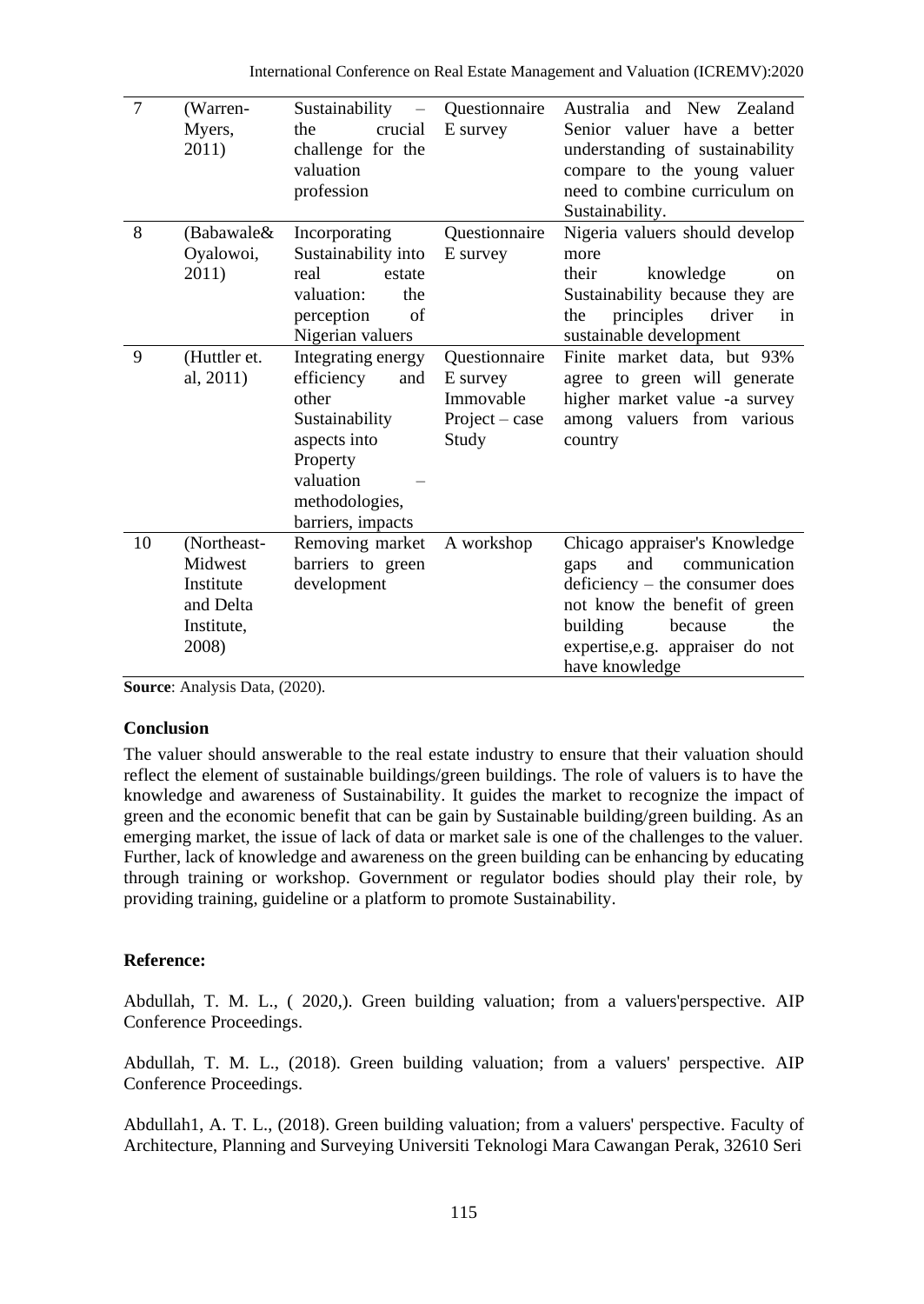Abeysundara, U. B. (2009). A Matrix in Life Cycle Perspective for Selecting., Building and Envirounment Vol 44, Iss 5, pp 997-1004

Addae-Dapaah, K. L. (2009). Sustainability of sustainable real property development. Ariyawansa, R. G. (2018). A Study on Developing a Green Rating System for New State University Buildings in Sri Lanka. 2nd International Conference on Real Estate Management and Valuation. Sri Lanka.

Athapaththu, K. (2016). Sustainable construction practices of sri lankan. Department of Building Economics, University of Moratuwa, Sri Lanka.

Bandara K.T.W. I, M. A. (2019). Applicability of smart building concept to enhance sustainable building practice in Sri Lanka. Proceedings 8th World Construction Symposium, .

Bombugala1, B.A.W.P. (2010). Sustainable development through green building concept in sri lanka. International Conference on Sustainable Built Environment (ICSBE-2010). Babawale, D. G. (2011). Incorporating Sustainability into Real Estate Valuation: the Perception of Nigerian Valuers.

Boyd, T. (2005). Can we assess the worth of environmental. Ewa kucharska-stasiak, k. O. (2018). Reflecting sustainability in property valuation - defining the problem. Real Estate Management and Valuation, vol. 26, no. 2, pp. 60-70.

Kats., G. (2003). The Costs and Financial Benefits of Green Buildings. A Report to California's Sustainable Task Force,. Sustainable Building Task Force:.

Jayasinghe, R. G. (2018). Study on Application of Green Building Features in Residential Condominiums in Colombo. 2nd International Conference on Real Estate Management and Valuation.

Greenhouse Gas Emissions in Sri Lanka. (2015) Green Building Index (GBI). (2017, 12 6). Retrieved from www.greenbuildingindex.org.

Green Building Counsil Sri Lanka (2011). Green SL® Rating System for Built Environment. Green Building Council Sri Lanka.

Georgia Myers, R. R. (2007). The Relationship between Sustainability and the Value of Office. Georgia Warren-Myers, C. K. (2020). The wandering energy stars: The challenges of valuing energy efficiency in Australian housing. Energy Research & Social Science.

Heywood. (2007). Surveying sustainability: a short guide for the professional. London.

Ismail, W. N. (2014). The Impact of Green Features on property valuation procedure. Proceeding of the International Real Estate Research Symposium.

Jayalath, A., & Gunawardhana, T. (2017). Towards Sustainable Constructions: Trends in Sri Lankan Construction Industry-A Review. International Conference on Real Estate Management and Valuation.

Jayasena, H. P. (2019). An Assessment for the Use of Green Building Information Modelling for Sustainable and Green Buildings – Sri Lankan Perspective. Proceedings of the International Conference on Industrial Engineering and Operations Management Bangkok, Thailand.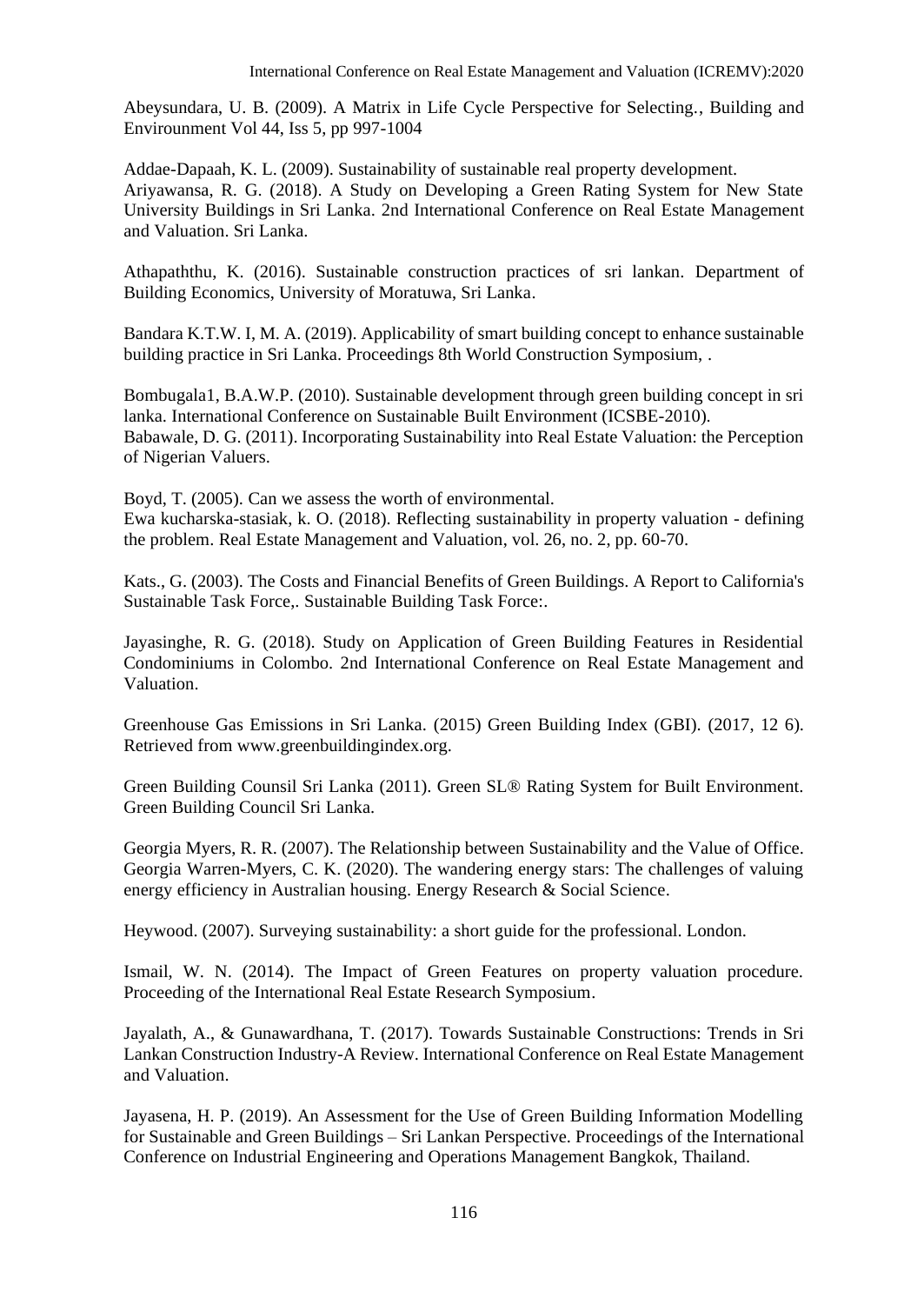KofiAgyekum, E. K. (2020). Professionals' views of vernacular building materials and techniques for green building delivery in Ghana. Department of Construction Technology and Management, College of Art and Built Environment, Kwame Nkrumah University of Science and Technology, Kumasi, Ghana..

Lizawati Abdullah, W. N. (2017). Impact of green certification on residential property market: a review. Faculty of architecture, planning and surveying, universititeknologi mara.

Lizawati Abdullah, W. N. (2018). The Role of Valuer in Sustainable Valuation: A Review. Faculty of Architecture Planning and Surveying, Universiti Teknologi MARA, Perak Branch, Seri Iskandar Campus.

Lorenz. (2006). Property valuation and Sustainability, The role of valuation professionals, Royal Institute of Charted Surveyors Valuation.

Lorenz, D. P. (2008). The Application of Sustainable Development Principles to the Theory and Practice of Property Valuation.

Lorenz. (2006). Property valuation and Sustainability, The role of valuation professionals, Royal Institute of Charted Surveyors Valuation.

Lorenz-David, P. (2008). Breaking the Vicious Circle of Blame –Making the Business Case for Sustainable Buildings.

Shan. M., and B. Hwang. (2018). Green Building Rating Systems: Global Reviews of Practices and Research Efforts. Sustainable Cities and Society,.

Mandell, S. &. (2011). Willingness to Pay for Sustainable Housing. Maryam Golbazi a, A. E. (2020). Willingness to pay for green buildings: A survey on students' perception in higher education. Energy & Buildings.

Ministry of Environmental and Natural Resources.. (2007). Sri Lankan Strategy for Sustainable. Colombo: Ministry of Environmental and Natural Resources.

Munasinghe, L. M., Gunawardhana, T., & Ariyawansa, R. G. (2018). Green Rating Systems for Built Environment and its Implications for Real Estate Valuation: A Review of Literature.

Nalewaik, A. &. (2008). Costs and Benefits of Building Green. 2nd International Conference on Real Estate Management and Valuation.

Niina Leskinen, J. V. (2020). A Review of the Impact of Green Building Certification on the Cash Flows and Values of Commercial Properties. Department of Built Environment, School of Engineering, Aalto University.

OECD. (2003). Organization for Economic Cooperation and Development. Omolade A. Akinjare, O. C. (2013). Valuation Discrepancies in the Value Opinion of Professional Valuers' in Lagos, Nigeria.

Oyedokun, T. B. (2017). 'Green Premium as Driver of Green-Labelled Commercial buildings in the Developing Countries: Lessons from the UK and US',. International Journal of Sustainable Built Environment.

Pearse, D. (2005). Do we understand sustainable development?